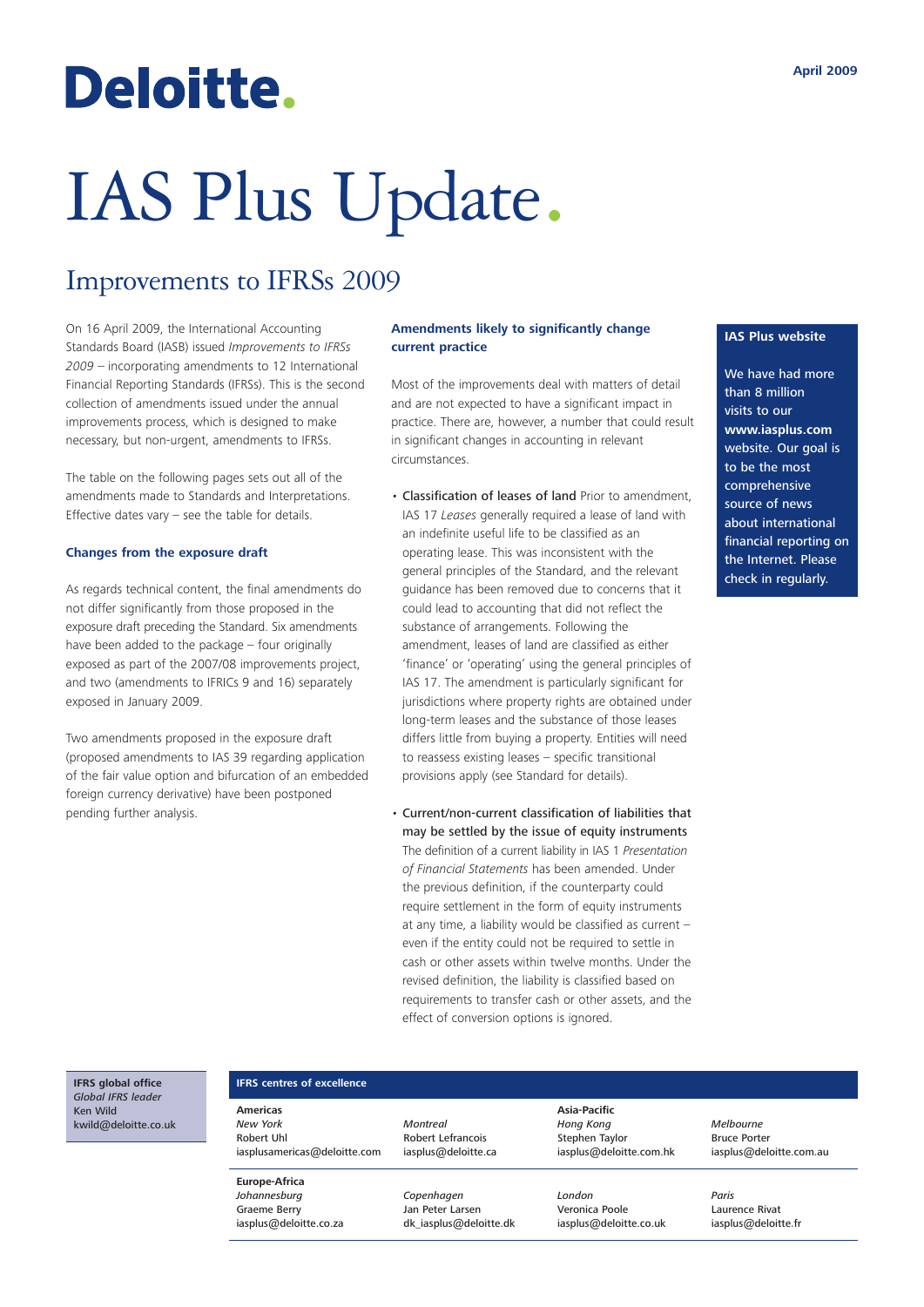### **Detail of amendments**

| <b>Standard</b>   | <b>Topic</b>                                                                                                                                | <b>Amendment</b>                                                                                                                                                                                                                                                                                                                                                                                                                                                                                                                                                                | <b>Effective date and transition</b>                                                                                                                                                                                                |
|-------------------|---------------------------------------------------------------------------------------------------------------------------------------------|---------------------------------------------------------------------------------------------------------------------------------------------------------------------------------------------------------------------------------------------------------------------------------------------------------------------------------------------------------------------------------------------------------------------------------------------------------------------------------------------------------------------------------------------------------------------------------|-------------------------------------------------------------------------------------------------------------------------------------------------------------------------------------------------------------------------------------|
| IFRS <sub>2</sub> | Scope of IFRS 2 and revised IFRS 3                                                                                                          | Amendment to confirm that, in addition to business combinations<br>as defined by IFRS 3(2008) Business Combinations, contributions<br>of a business on formation of a joint venture and common control<br>transactions are excluded from the scope of IFRS 2 Share-based<br>Payment.                                                                                                                                                                                                                                                                                            | Effective for annual periods<br>beginning on or after 1 July<br>2009. Linked to application of<br>IFRS 3(2008).                                                                                                                     |
| <b>IFRS 5</b>     | Disclosures required in respect of non-<br>current assets (or disposal groups)<br>classified as held for sale or<br>discontinued operations | Amendment to clarify that IFRS 5 Non-current Assets Held for Sale<br>and Discontinued Operations specifies the disclosures required in<br>respect of non-current assets (or disposal groups) classified as held<br>for sale or discontinued operations. Consequently, disclosures in<br>other IFRSs do not apply to such assets (or disposal groups) unless:                                                                                                                                                                                                                    | <b>Effective for annual periods</b><br>beginning on or after<br>1 January 2010. To be applied<br>prospectively. Earlier<br>application permitted.                                                                                   |
|                   |                                                                                                                                             | • those IFRSs specifically require disclosures in respect of non-<br>current assets (or disposal groups) classified as held for sale or<br>discontinued operations; or                                                                                                                                                                                                                                                                                                                                                                                                          |                                                                                                                                                                                                                                     |
|                   |                                                                                                                                             | • the disclosures relate to the measurement of assets or liabilities<br>within a disposal group that are outside the scope of IFRS 5's<br>measurement requirements and the information is not disclosed<br>elsewhere in the financial statements.                                                                                                                                                                                                                                                                                                                               |                                                                                                                                                                                                                                     |
| IFRS 8            | Disclosure of information about<br>segment assets                                                                                           | Minor textual amendment to the Standard, and amendment to the<br>Basis for Conclusions, to clarify that an entity is required to<br>disclose a measure of segment assets only if that measure is<br>regularly reported to the chief operating decision maker.                                                                                                                                                                                                                                                                                                                   | Effective for annual periods<br>beginning on or after<br>1 January 2010. Earlier<br>application permitted.                                                                                                                          |
| IAS <sub>1</sub>  | Current/non-current classification of<br>convertible instruments                                                                            | Clarification that the potential settlement of a liability by the issue<br>of equity is not relevant to its classification as current or non-<br>current. By amending the definition of current liability, the<br>amendment permits a liability to be classified as non-current<br>(provided that the entity has an unconditional right to defer<br>settlement by transfer of cash or other assets for at least<br>12 months after the accounting period) notwithstanding the fact<br>that the entity could be required by the counterparty to settle in<br>shares at any time. | <b>Effective for annual periods</b><br>beginning on or after<br>1 January 2010. Earlier<br>application permitted.                                                                                                                   |
|                   |                                                                                                                                             | This amendment was originally proposed as part of the 2007/08<br>improvements project.                                                                                                                                                                                                                                                                                                                                                                                                                                                                                          |                                                                                                                                                                                                                                     |
| IAS <sub>7</sub>  | Classification of expenditures on<br>unrecognised assets                                                                                    | Amendment to require that only expenditures that result in a<br>recognised asset in the statement of financial position can be<br>classified as investing activities.                                                                                                                                                                                                                                                                                                                                                                                                           | Effective for annual periods<br>beginning on or after<br>1 January 2010. Earlier<br>application permitted.                                                                                                                          |
| <b>IAS 17</b>     | Classification of leases of land and<br>buildings                                                                                           | Deletion of specific guidance regarding classification of leases of<br>land, so as to eliminate inconsistency with the general guidance<br>on lease classification. As a result, leases of land should be<br>classified as either finance or operating using the general                                                                                                                                                                                                                                                                                                        | <b>Effective for annual periods</b><br>beginning on or after<br>1 January 2010. Earlier<br>application permitted.                                                                                                                   |
|                   |                                                                                                                                             | principles of IAS 17.<br>This amendment was originally proposed as part of the 2007/08<br>improvements project.                                                                                                                                                                                                                                                                                                                                                                                                                                                                 | To be applied retrospectively<br>to existing leases if the<br>necessary information is<br>available at the inception of<br>the lease. Otherwise land<br>leases should be reassessed<br>on the date of adoption of<br>the amendment. |
| <b>IAS 18</b>     | Determining whether an entity is<br>acting as a principal or as an agent                                                                    | Additional guidance added to the appendix to IAS 18 Revenue<br>regarding the determination as to whether an entity is acting as a<br>principal or an agent.                                                                                                                                                                                                                                                                                                                                                                                                                     | Not applicable, as the<br>appendix is not part of the<br>Standard.                                                                                                                                                                  |
| <b>IAS 36</b>     | Unit of accounting for goodwill<br>impairment test                                                                                          | Amendment to clarify that the largest cash-generating unit (or<br>group of units) to which goodwill should be allocated for the<br>purposes of impairment testing is an operating segment as defined<br>by paragraph 5 of IFRS 8 Operating Segments (i.e. before the<br>aggregation of segments with similar economic characteristics<br>permitted by IFRS 8.12).                                                                                                                                                                                                               | Effective for annual periods<br>beginning on or after<br>1 January 2010. To be applied<br>prospectively.<br>Earlier application permitted.                                                                                          |
| <b>IAS 38</b>     | Additional consequential amendments<br>arising from IFRS 3(2008)                                                                            | Amendments to paragraphs 36 and 37 of IAS 38 Intangible Assets<br>to clarify the requirements under IFRS 3(2008) regarding<br>accounting for intangible assets acquired in a business<br>combination.                                                                                                                                                                                                                                                                                                                                                                           | Effective for annual periods<br>beginning on or after 1 July<br>2009. To be applied<br>prospectively. Linked to<br>application of IFRS 3(2008).                                                                                     |
|                   | Measuring the fair value of an<br>intangible asset acquired in a business<br>combination                                                    | Amendments to paragraphs 40 and 41 of IAS 38 to clarify the<br>description of valuation techniques commonly used by entities<br>when measuring the fair value of intangible assets acquired in a<br>business combination that are not traded in active markets.                                                                                                                                                                                                                                                                                                                 | <b>Effective for annual periods</b><br>beginning on or after 1 January<br>2010. To be applied<br>prospectively. Earlier<br>application permitted.                                                                                   |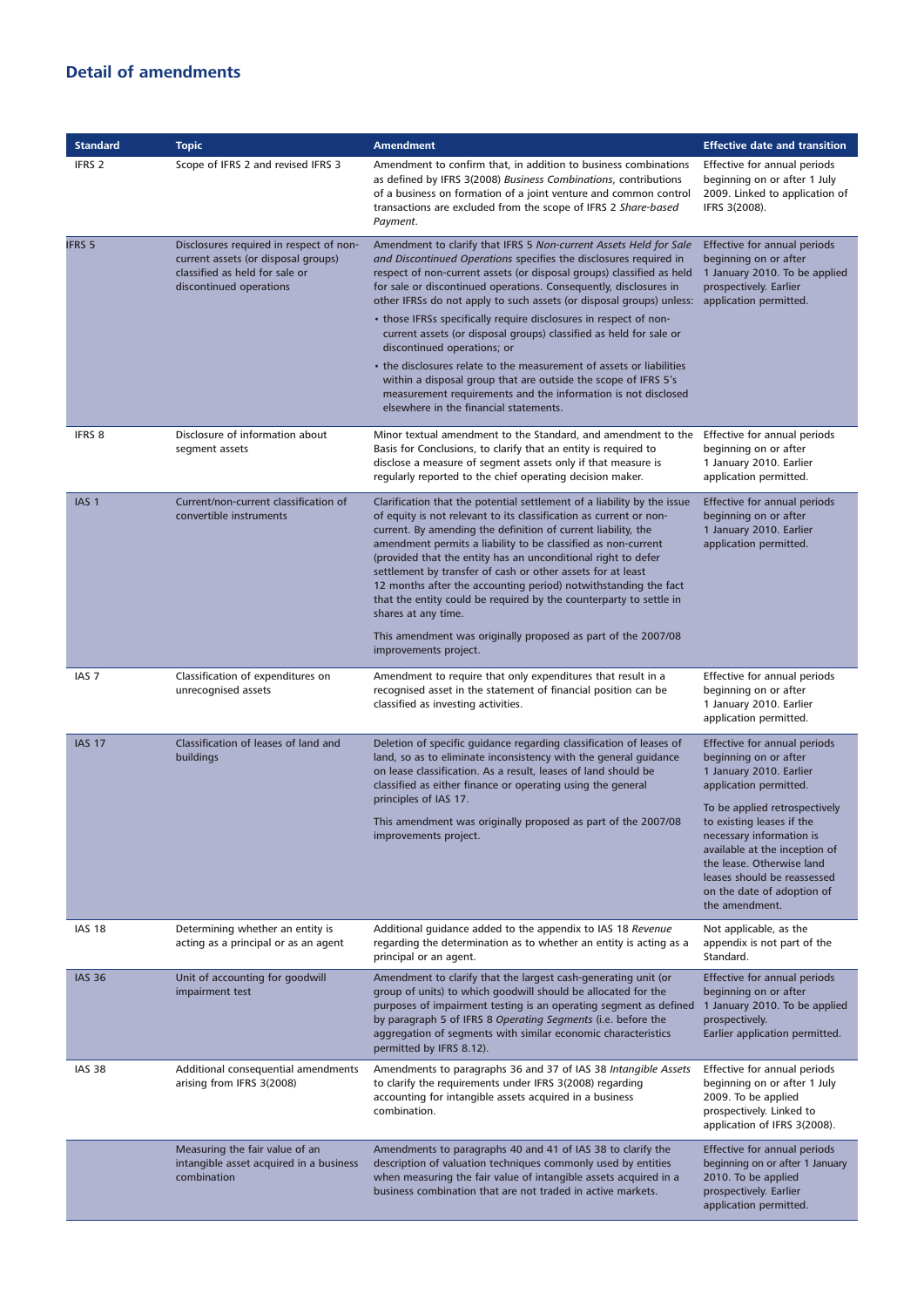## **Detail of amendments (continued)**

| <b>Standard</b> | <b>Topic</b>                                                                       | <b>Amendment</b>                                                                                                                                                                                                                                                                                                                                                                                                                       | <b>Effective date and transition</b>                                                                                                                                     |
|-----------------|------------------------------------------------------------------------------------|----------------------------------------------------------------------------------------------------------------------------------------------------------------------------------------------------------------------------------------------------------------------------------------------------------------------------------------------------------------------------------------------------------------------------------------|--------------------------------------------------------------------------------------------------------------------------------------------------------------------------|
| <b>IAS 39</b>   | Treating loan prepayment penalties as<br>closely related derivatives               | Clarification that prepayment options, the exercise price of which<br>compensates the lender for loss of interest by reducing the<br>economic loss from reinvestment risk, should be considered closely<br>related to the host debt contract.                                                                                                                                                                                          | Effective for annual periods<br>beginning on or after<br>1 January 2010. Earlier<br>application permitted.                                                               |
|                 |                                                                                    | This amendment was originally proposed as part of the 2007/08<br>improvements project.                                                                                                                                                                                                                                                                                                                                                 |                                                                                                                                                                          |
|                 | Scope exemption for business<br>combination contracts                              | Amendments to the scope exemption in paragraph 2(g) of IAS 39<br>Financial Instruments: Recognition and Measurement to clarify<br>that:                                                                                                                                                                                                                                                                                                | Effective for annual periods<br>beginning on or after<br>1 January 2010. To be applied<br>prospectively to all unexpired<br>contracts. Earlier application<br>permitted. |
|                 |                                                                                    | • it only applies to binding (forward) contracts between an<br>acquirer and a vendor in a business combination to buy an<br>acquiree at a future date;                                                                                                                                                                                                                                                                                 |                                                                                                                                                                          |
|                 |                                                                                    | • the term of the forward contract should not exceed a reasonable<br>period normally necessary to obtain any required approvals and<br>to complete the transaction; and                                                                                                                                                                                                                                                                |                                                                                                                                                                          |
|                 |                                                                                    | • the exemption should not be applied to option contracts<br>(whether or not currently exercisable) that on exercise will<br>result in control of an entity, nor by analogy to investments<br>in associates and similar transactions.                                                                                                                                                                                                  |                                                                                                                                                                          |
|                 | Cash flow hedge accounting                                                         | Amendment to clarify when to recognise gains or losses on<br>hedging instruments as a reclassification adjustment in a cash flow<br>hedge of a forecast transaction that results subsequently in the<br>recognition of a financial instrument. The amendment clarifies that<br>gains or losses should be reclassified from equity to profit or loss<br>in the period in which the hedged forecast cash flow affects profit<br>or loss. | Effective for annual periods<br>beginning on or after<br>1 January 2010. To be applied<br>prospectively to all unexpired<br>contracts. Earlier application<br>permitted. |
|                 | Hedging using internal contracts                                                   | Amendment to clarify that entities should no longer use hedge<br>accounting for transactions between segments in their separate<br>financial statements.                                                                                                                                                                                                                                                                               | <b>Effective for annual periods</b><br>beginning on or after<br>1 January 2009. Earlier<br>application permitted.                                                        |
|                 |                                                                                    | This amendment was originally made as part of the 2007/08<br>improvements project - but the Board has taken the opportunity<br>to make further textual amendments in this regard in paragraph<br>80 of the Standard.                                                                                                                                                                                                                   |                                                                                                                                                                          |
| <b>IFRIC 9</b>  | Scope of IFRIC 9 and revised IFRS 3                                                | Amendment to confirm that, in addition to business combinations<br>as defined by IFRS 3(2008), derivatives acquired in the formation<br>of a joint venture and in common control transactions are within<br>the scope of IFRIC 9.                                                                                                                                                                                                      | Effective for annual periods<br>beginning on or after 1 July<br>2009. To be applied<br>prospectively. Linked to<br>application of IFRS 3(2008).                          |
|                 |                                                                                    | These amendments (together with amendments to IFRIC 16) were<br>exposed separately in January 2009.                                                                                                                                                                                                                                                                                                                                    |                                                                                                                                                                          |
| <b>IFRIC 16</b> | Amendment to the restriction on the<br>entity that can hold hedging<br>instruments | Amendment to clarify that hedging instruments may be held by<br>any entity or entities within the group. This includes a foreign<br>operation that itself is being hedged.                                                                                                                                                                                                                                                             | Effective for annual periods<br>beginning on or after 1 July<br>2009. Earlier application<br>permitted.                                                                  |
|                 |                                                                                    | These amendments (together with amendments to IFRIC 9) were<br>exposed separately in January 2009.                                                                                                                                                                                                                                                                                                                                     |                                                                                                                                                                          |